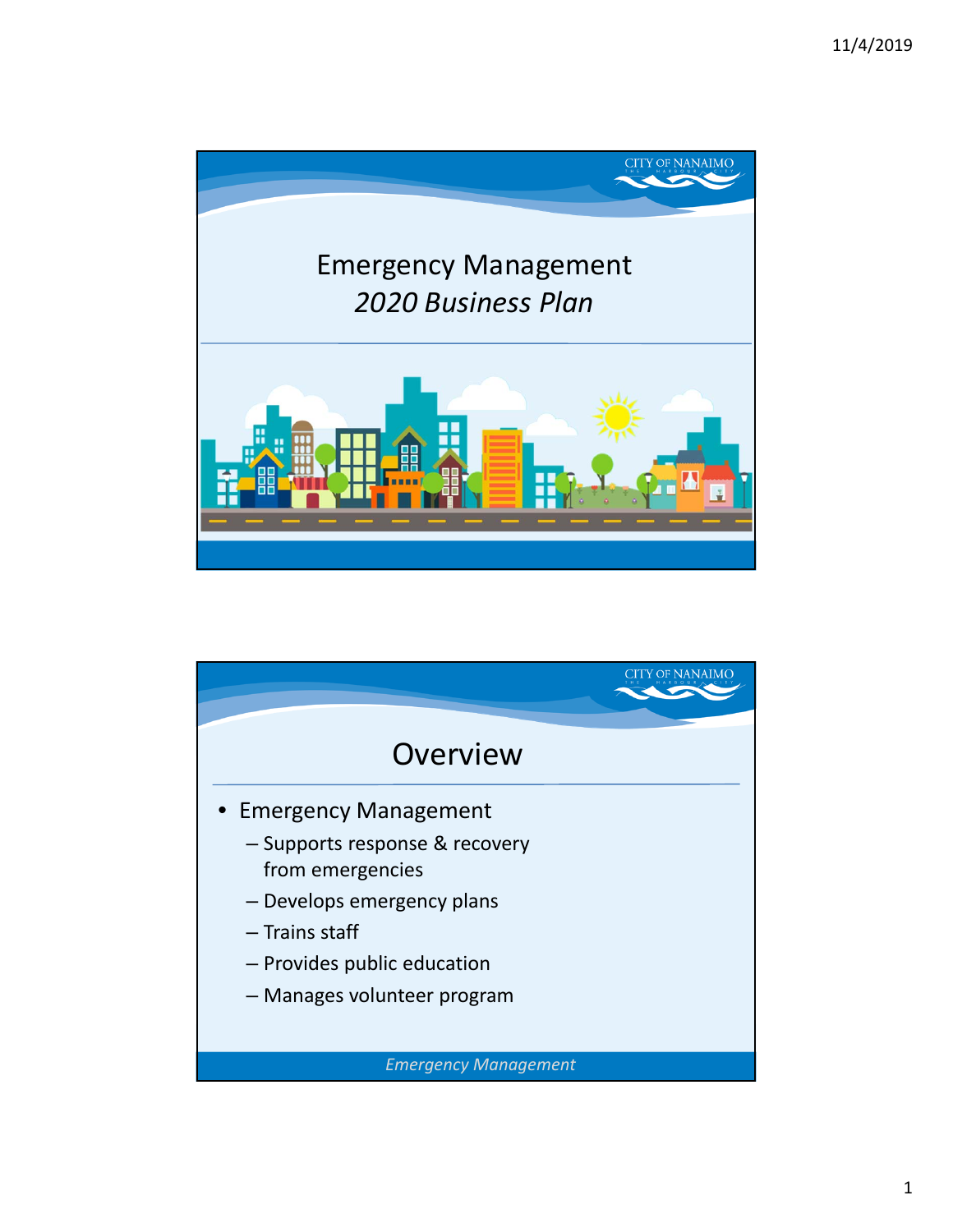

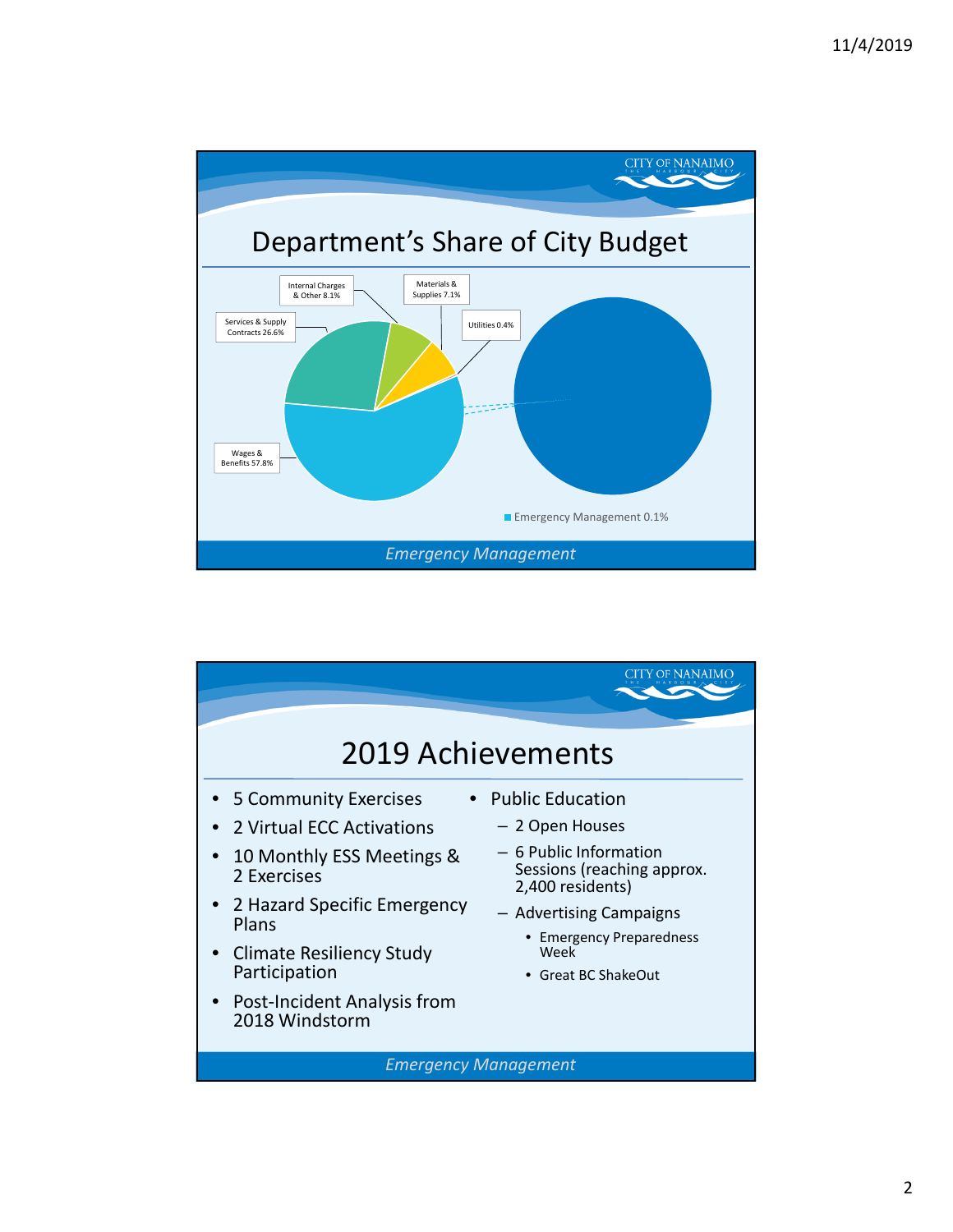| CITY OF NANAIMO<br><b>2019 Achievements</b>             |                  |                   |                                                  |
|---------------------------------------------------------|------------------|-------------------|--------------------------------------------------|
| <b>Indicator</b>                                        | <b>Benchmark</b> | 2018              | 2019 YTD (Aug 31)                                |
| <b>ECC Activations -</b><br><b>Virtual &amp; Actual</b> | $\overline{2}$   | 5                 | $\mathbf{1}$                                     |
| <b>Recovery of Funds</b><br>from Emergency<br>Events    |                  | $\Omega$          | \$159,000<br>(2018 Windstorm)                    |
| <b>ESS Call Outs</b>                                    |                  | 19<br>(to Dec 31) | 11<br>Assisted: 23 Adults, 5<br>Children, 3 Pets |
| <b>ESS Volunteer Hours</b>                              | 500              | 678               | 344                                              |
| <b>Public Education</b><br>Sessions/Events              | $\overline{4}$   | 8                 | 6                                                |
| <b>ECC Training</b>                                     | $\overline{a}$   | $\overline{a}$    | $\overline{a}$                                   |

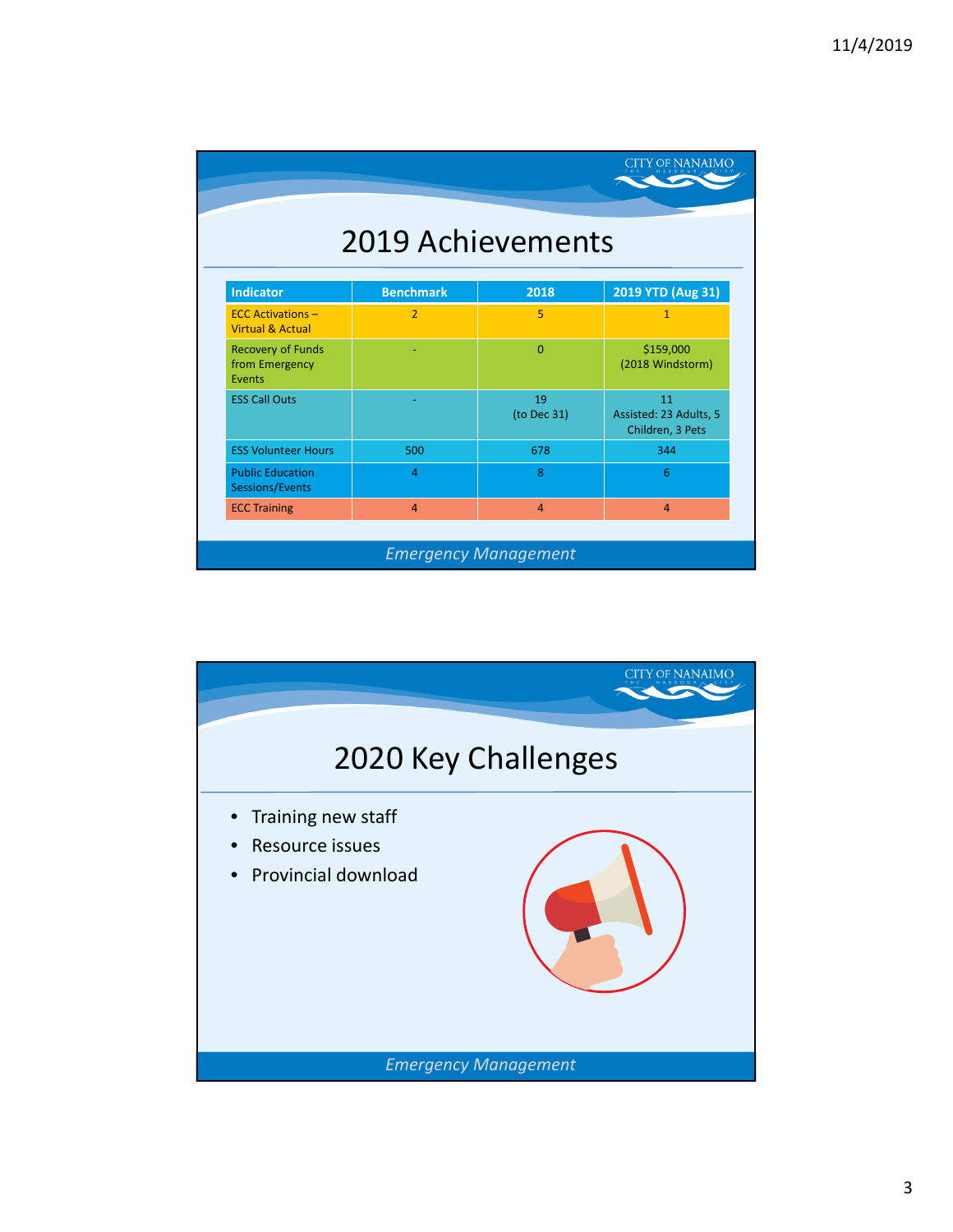